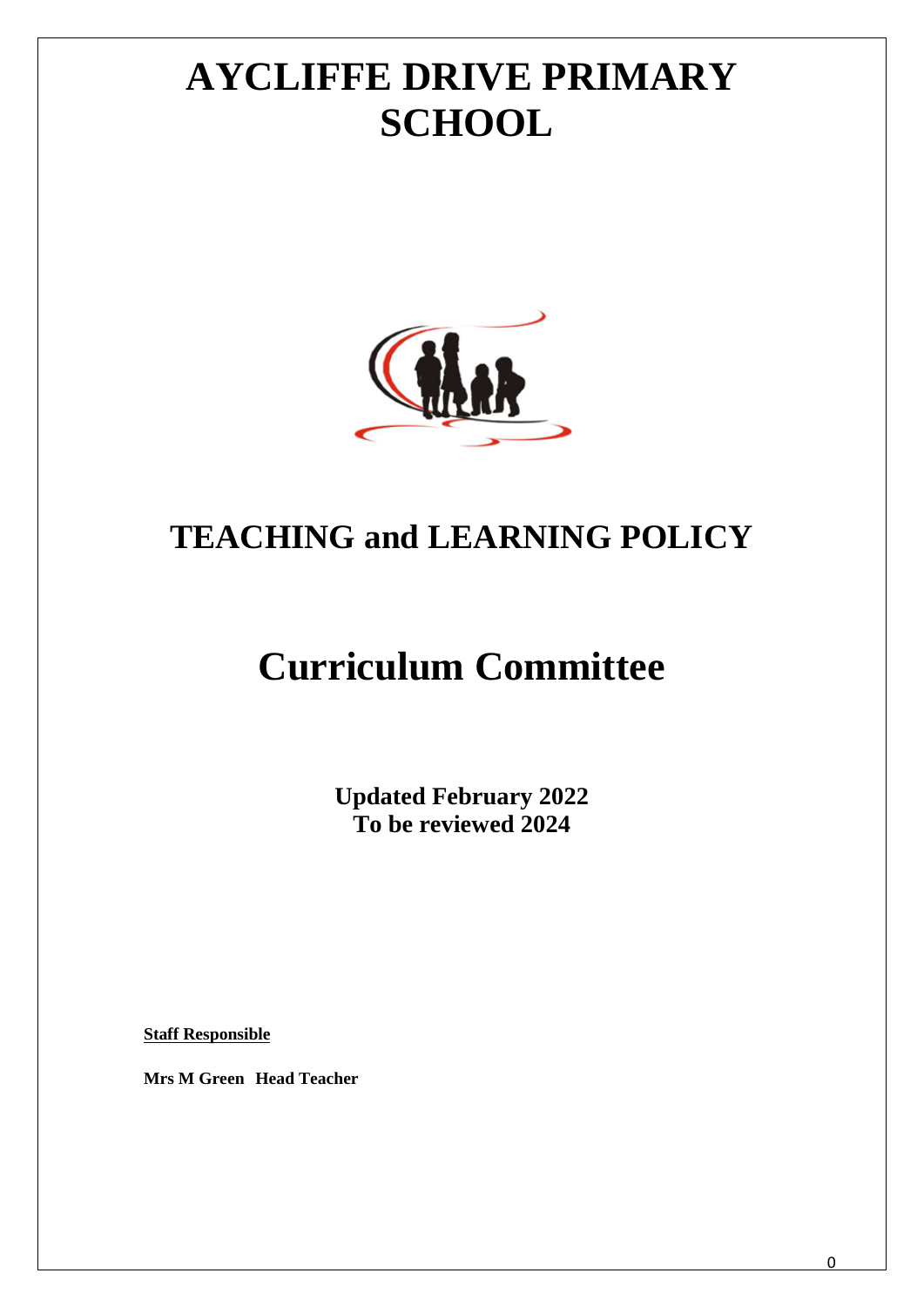## **Aycliffe Drive School Teaching and Learning Policy**

#### **1 Aims**

- The aim of this document is to improve our teaching and learning by focusing on academic pedagogical research about how children learn, this will be achieved through:
	- Creating a class and school culture of positive learning behaviour.
	- Active involvement of pupils in their own learning, with a focus on them becoming increasingly independent.
	- Formative assessment used to move learning forward.
	- Effective sharing of learning intention and the tools needed to achieve it.
	- Pitching work appropriately with challenge/extension opportunities

#### **2 Creating a class and school culture of positive learning behaviour**

- Positive behaviour for learning habits enables pupils to engage in learning, make good progress and sustain good relationships with adults and peers
- An environment will be created where children are resilient, risks are encouraged and challenge is embraced
- Everyone is involved in helping each other to move learning forward, even if it involves additional effort
- Everybody focuses and praises efforts, as well as achievement and everyone learns from constructive criticism
- Everyone develops stamina and keeps working confidently until the task is finished
- Everyone uses the correct phase language, eg good it making it think
- We openly share work with others including errors (link to mini-plenaries)

#### **3 Active involvement of all pupils in their own learning, with a focus on them becoming increasingly independent.**

#### **The children need to**:

- Follow all class rules and procedures in order that they can access their own learning and not disrupt others.
- Understand what they are learning about in order to focus them on what they already know, anchor them through their learning and encourage self-assessment (clear learning intention).
- Ensure that pupils are clear about the steps involved, provide a focus for self-assessment in learning and are clear about what they've learned and where they need to go next.
- Develop the following skills for when they require held:
	- o Check what they need to do.
	- o Remember to use resources around the classroom to help, eg packs, resources, Working Walls
	- o Have confidence to have a go.
	- o Demonstrate positive learning behaviour
	- o Talk with a talk partner, magpie ideas.
- Respond to all forms of marking and feedback independently where appropriate or and in response to over the shoulder marking by an adult.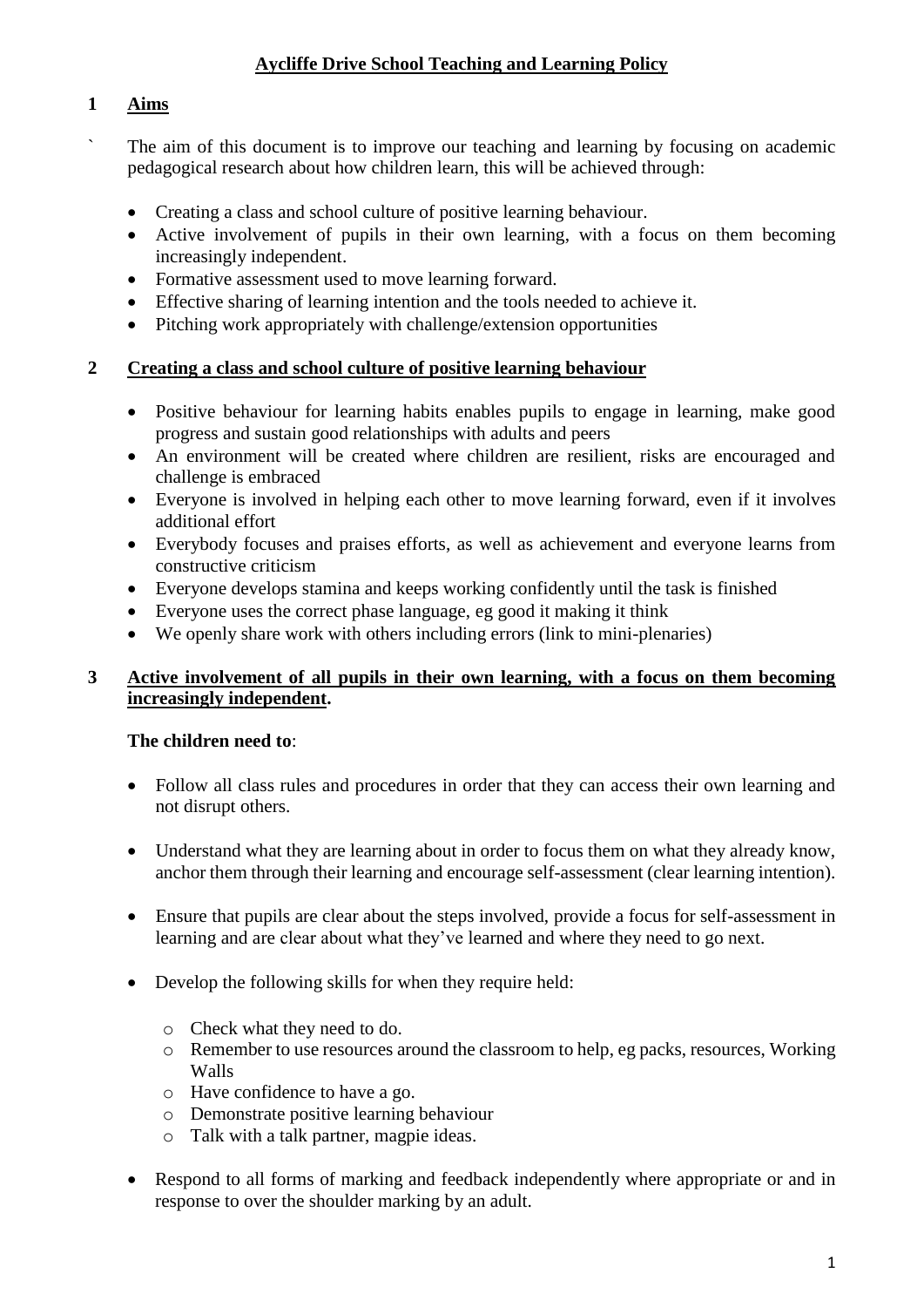- To use what has been learned from marking and feedback in future work.
- To join or leave an adult led group where appropriate.

## **4 Formative assessment used to move learning forward**

Formative assessment helps pupils to identify their strengths and weaknesses

- Skilful and open questions are asked to established baseline and prior learning.
- Cast off and regroup children who need extra support or challenge
- Use mini-plenaries and questioning throughout lessons to assess children's understanding and move their learning on.
- Carry out developmental marking.
- Identify errors or areas that need to be improved in the children's work during the lesson (often with the child) and highlight in order that the child can respond.
- Ensure that time and value is given for children to respond to marking and feedback (teachers monitor this).
- Ensure that marking and feedback provide challenge

## **5 Effective sharing of learning intension:**

## **Learning intensions must** –

- be Fundamental for learning and feedback
- be necessary for pupils to know how they will be evaluated
- must provide teachers with an opportunity to consider; what do I want them to learn?, how do I articulate that? What would be a good way of learning that? What do I think arrange of excellent, finished product wold look like
- share goals with pupils
- involve pupils in self-assessment
- provide feedback which leads to pupils recognising next steps and how to take them
- be underpin by confidence that every pupil can improve

*Foundation Stage use on-going success criteria called Top Tips. Teachers can display on-going success criteria similar to Top Tips on their walls in addition to those that are specific to the learning objective.* 

## **6 Pitching work appropriately with challenge.**

 Over the past 3 years the school has been in the process designing personalise curriculum for all subjects.

- Termly Key Stage meetings that follow the personised curriculum planning meetings.
- Weekly planning that is open to change and formative assessment led.
- Use of personalised assessment tools, eg Science Wheel.
- Use of formative assessment in planning
- Use all forms of differentiation that are appropriate to the lesson, eg one to one support, peer support, variety of challenges, to me to you teaching (To me to you teaching eg, I do it with you, we do it together, you try it on your own)
- Setting appropriate tasks that will challenge all pupils with no ceiling to the learning.
- Opportunities for children to ask and answer questions.

## **7 The importance of Modelling**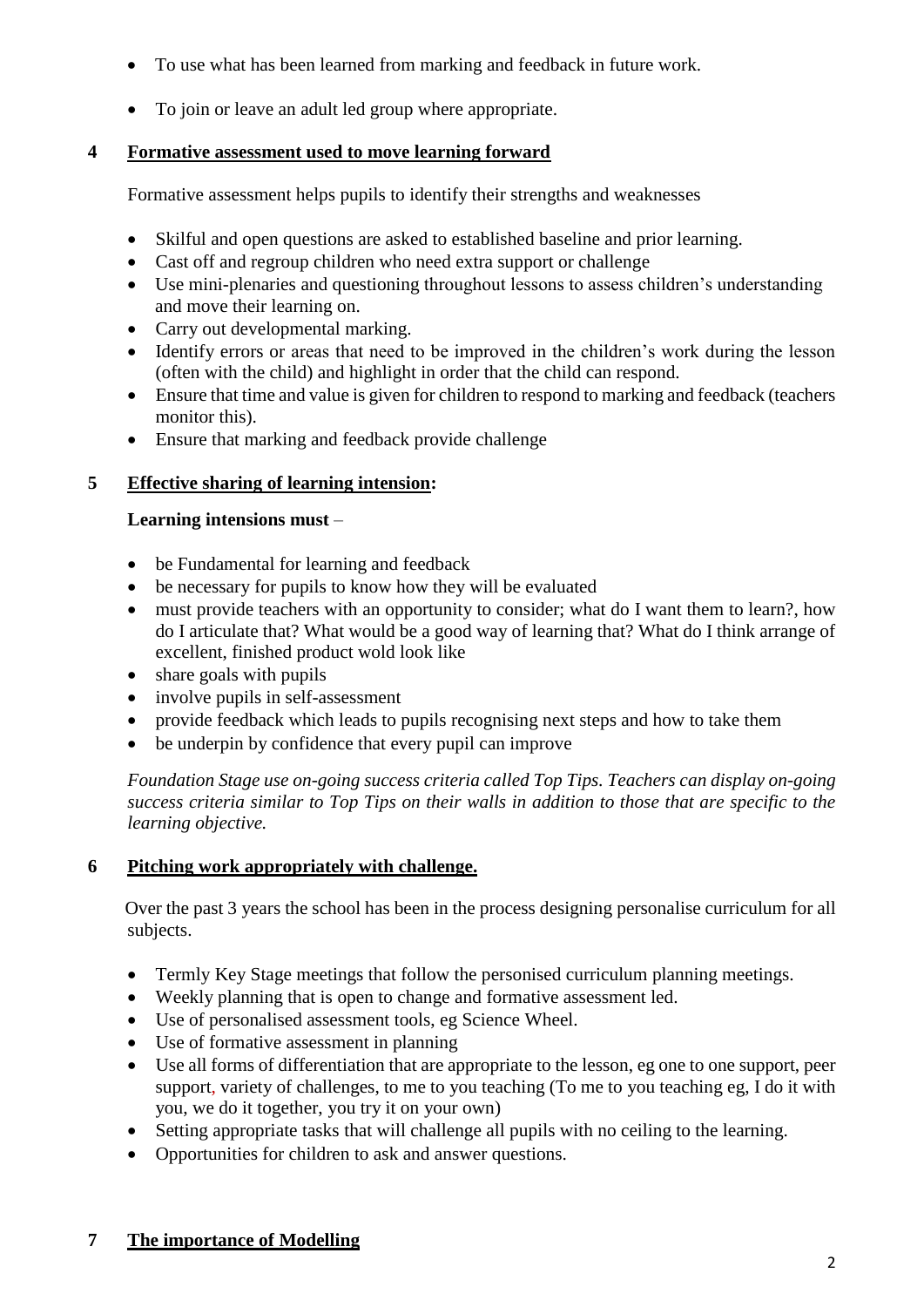When it comes to teaching literacy and numeracy, modelling strategies are essential, eg writing the correct way to do speech marks or writing the correct method for calculation in a child's book.

The quality of the pupils' written and oral language is a significant determinant of progress. A strong mathematical grounding is also beneficial in a wide variety of subjects including the STEM subjects and also geography, computing, art and PE.

The process of modelling an activity then asking pupils to complete it independently or in a small group enables them to put their learning into practice and helps them to retain information and skills that they have gained.

Modelling is an important method of direct instruction. There are a number of modelling strategies that can be applied to help pupils develop key skills in all areas

#### **8 Creative independent learning**

#### **Start by underpinning values that shape the curriculum that we teach**

- Teachers to model process, eg in writing, maths, spelling etc.
- Teachers to use this modelling to improve writing, possibly leading to redraft
- Teachers make the teaching explicit to children
- Teachers encourage redrafting

#### **Children deserve a curriculum which**:

- Is fun, engaging and challenges all children
- Equip children to know what to do when they don't know what to do
- Has wow factor and a "hook and grab"
- Include high quality texts to read
- Leads to a quality product that can be shared with others
- Provides diverse opportunities for reading, writing, speaking, mathematics and computing
- Broad, balanced and based on a carefully planned skill progression
- Gives children choice and is well differentiated
- Provide problem solving challenges maths and statistics, social and environment problems, ethical and medical dilemmas problems
- Has real hands on experiences and maximises opportunities for outside learning
- Harasses resources and expertise beyond the school

#### **Attachment 1**

#### **Staff at Aycliffe Drive must have the following qualities:**

#### **Passion**

An effective teacher is one who is passionate about education and in tune with their class and the constraints and pressures they are working under.

Relationships with pupils enable better behaviour management.

#### **Planned and organised**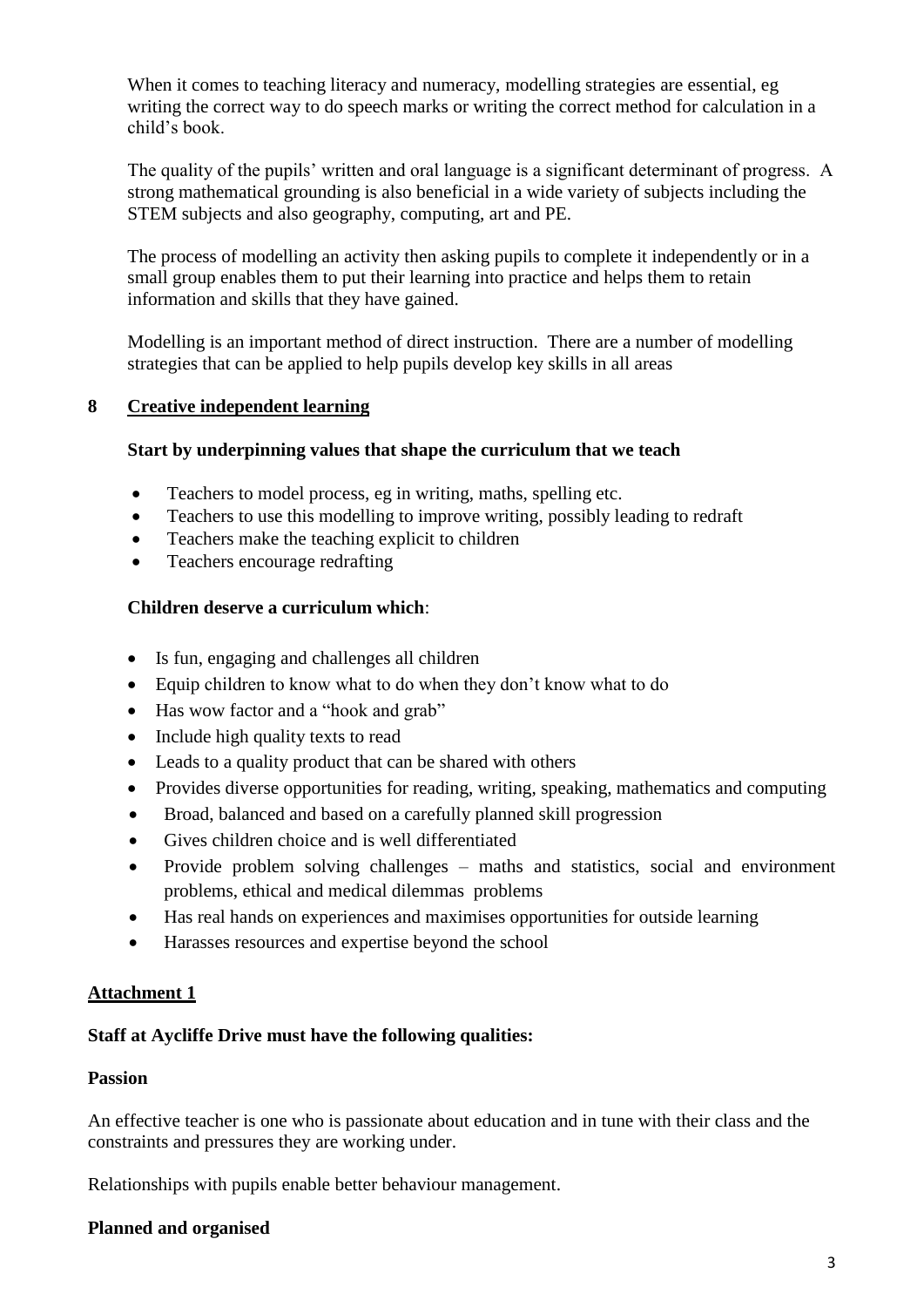Lesson pace is well thought out to meet the needs of the pupils.

Classroom resources are organised in a meticulous way.

#### **Reflective and open minded**

Effective teachers know that nobody is perfect and there is always room for improvement and it is necessary to reflect on their own teaching in order to develop their practice further.

#### **Comfortable with taking risks and embracing change**

There is a need to be flexible and go with the flow.

They must adapt to meet the needs of the pupils and the requirements of the curriculum and assessment.

#### **Willing to improve**

They need to be at the forefront of their subject knowledge, skills and pedagogy.

There must be an awareness that what may have worked 2 or 3 years ago may not be so effective today.

#### **Collaborative**

Effective teachers should never underestimate the expertise within the school.

Staff should share ideas with colleagues through quick discussion and short observations and share experiences with pupils where applicable to the curriculum.

#### **Able to break down barriers**

Effective teachers know that the Quality of First Teaching has the greatest impact on pupils learning.

Interventions are offered, but are *never* a substitute for low standards in the classroom.

Effective teachers set themselves and their pupils high standards and expect them to be met.

#### **Consistent**

Teachers remain in line with whole school policy and never undermine their colleagues. They give a 100 % to everything they do.

#### **Reading**

The teacher models the following points to pupils, older pupils may well be able to lead discussions using the techniques below.

Summarising - highlighting the key ideas in the text.

Questioning - Asking questions about the text and noting how the text relates to previous learning.

Clarifying - Addressing the confusing parts of the text and attempting to answer the questions.